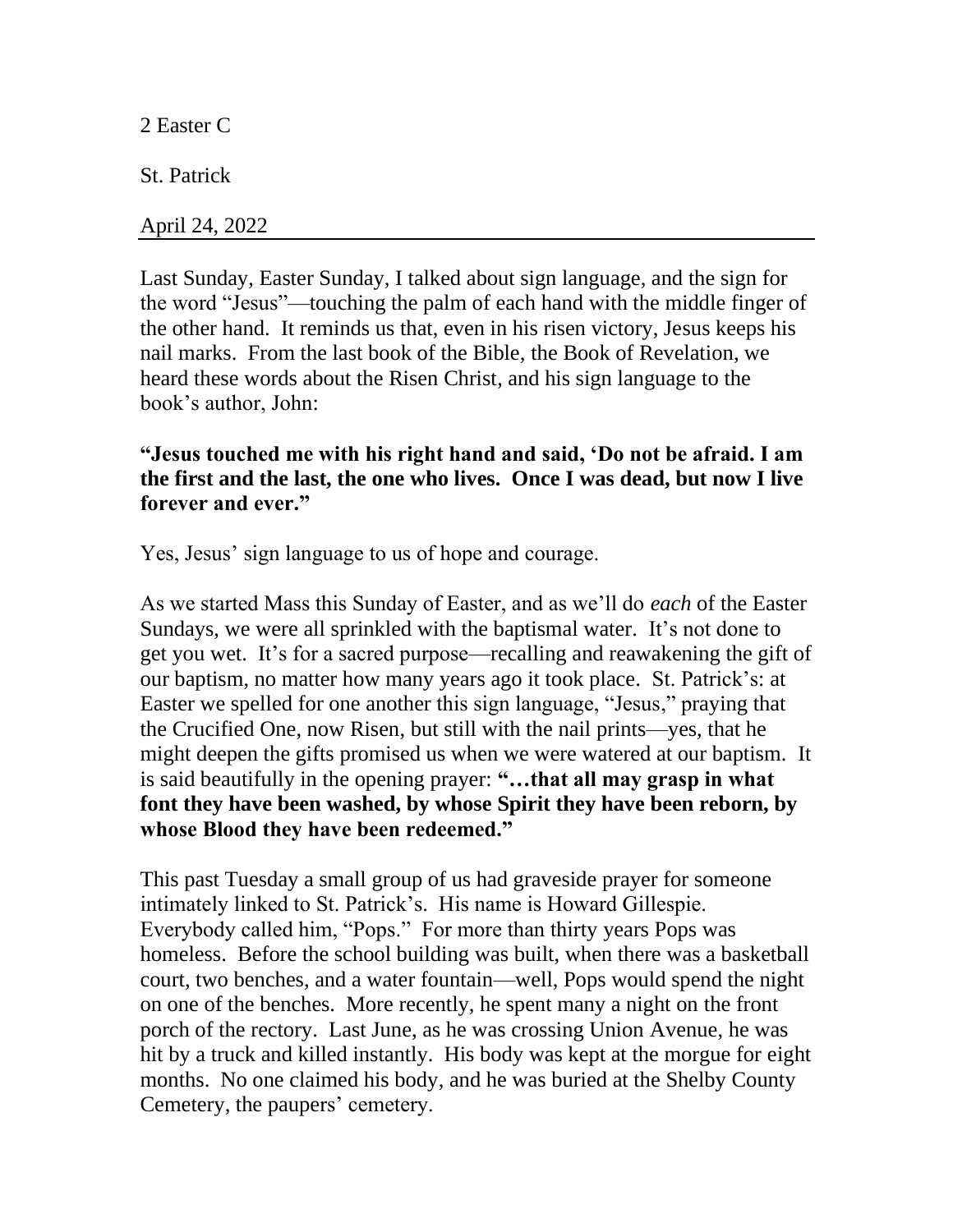A couple years ago, Pops was having a very bad day. I saw him sitting on one of the benches in front of the FedEx Forum. I went over and sat next to him. Pops blurted out, "You don't understand, Father Val! We've *got* to have water. I loved that water fountain near the basketball court. It took care of my thirst, and I could drink from it anytime. Now, there's no water fountain anywhere! You gotta have water, or you'll die."

After the graveside prayer, we poured a lot of holy water over Pops' grave. Yes, he loved water. And, he knew how much we need it.

Our sprinkling rite throughout the Easter season is our sign language. It reminds us of our baptism, and what that greatest of sacraments still means. Ah, let me ask again: Do you remember your baptism date?

Throughout Easter we want to remember that we can drink of the Spirit any time. As Jesus says, **"For the one whom God sent…does not ration his gift of the Spirit"** (John 3:34).

Amazing, Friends, Jesus doesn't ration the gift of his Spirit! What was promised us in our baptism, that gift Jesus still wants to pour out on us. Yes, the Risen Christ depends on us, as He did on that first petrified bunch of disciples. His right hand touches us, and he tells us: **"Do not be afraid…Once I was dead, but now I am alive forever and ever."**

This Easter Jesus again promises us his Spirit. This Easter he depends on us.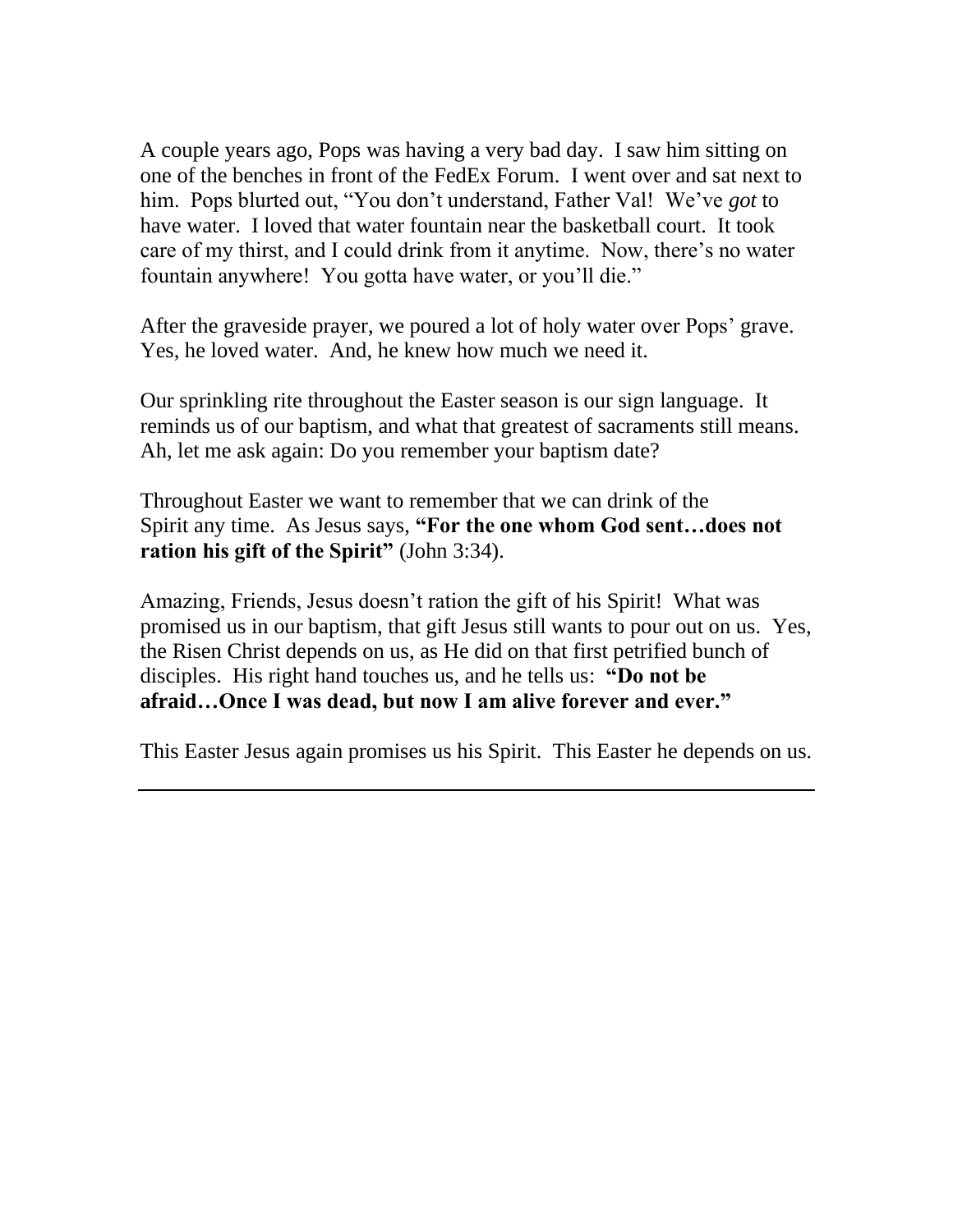*April 24, 2022 Second Sunday of Easter B*

**Strengthen the faith of all consecrated in the saving waters of baptism, and help us in our unbelief; we pray to you, O Lord—**

**On this Divine Mercy Sunday, inspire Pope Francis and all church ministers to be the face of God's mercy and love to the world; we pray to you, O Lord—**

**Inspire your Church to advocate for those who do not have protective shelter, adequate food and water, and basic health care; we pray to you, O Lord—**

**Sustain the people of Ukraine in the midst of this unjust war; be with their refugees as they seek safety; we pray to the Lord—**

**On this Divine Mercy Sunday, you call us to pray for our enemies. Bless, then, Vladimir Putin and all who unleash violence in our world; we pray to you, O Lord—**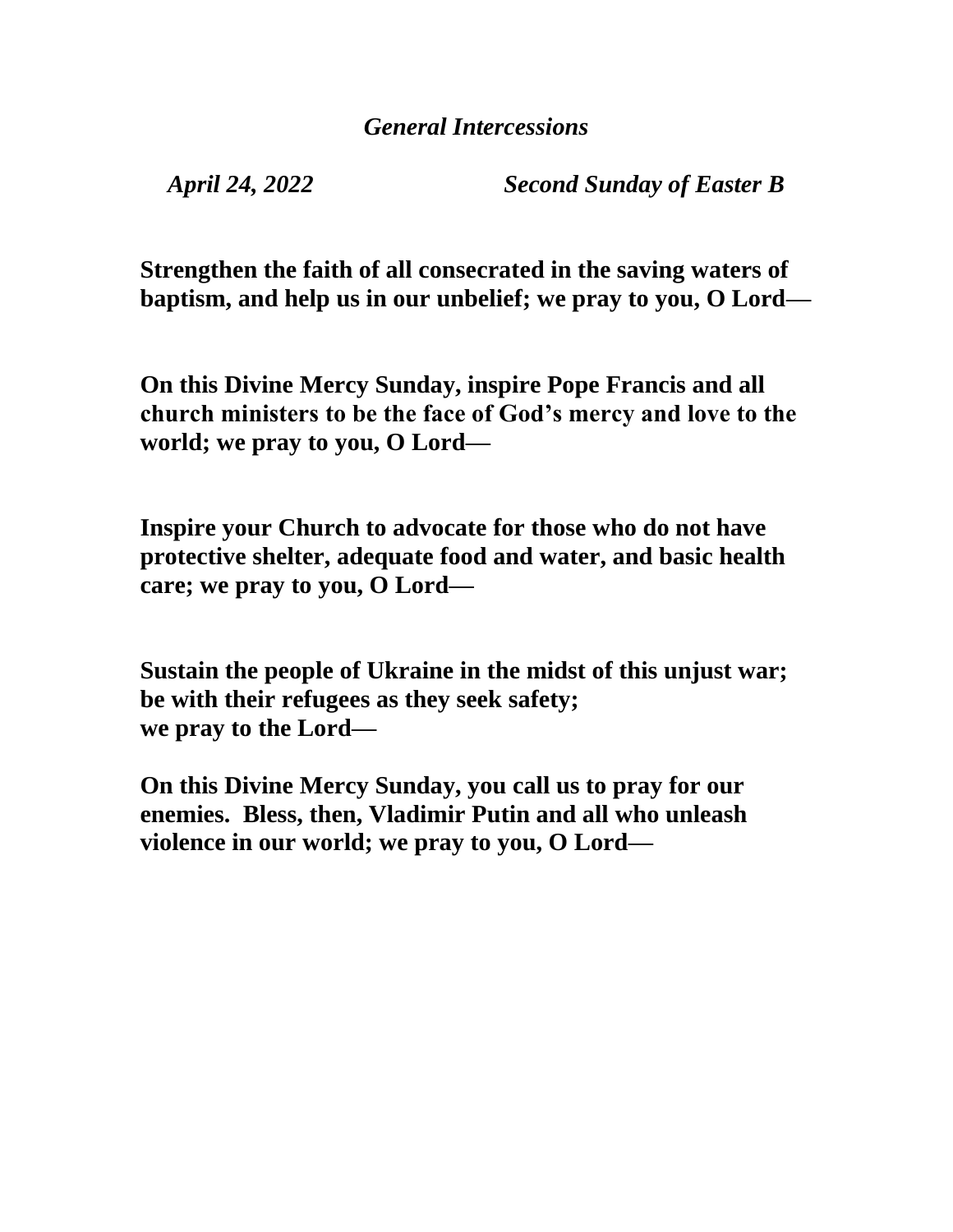## **John**

Written in the last decade of the first century

Vs 19 "Through the gift of the Spirit, Jesus makes possible his permanent presence among his followers."

+ Pentecost scene according to Jn Gospel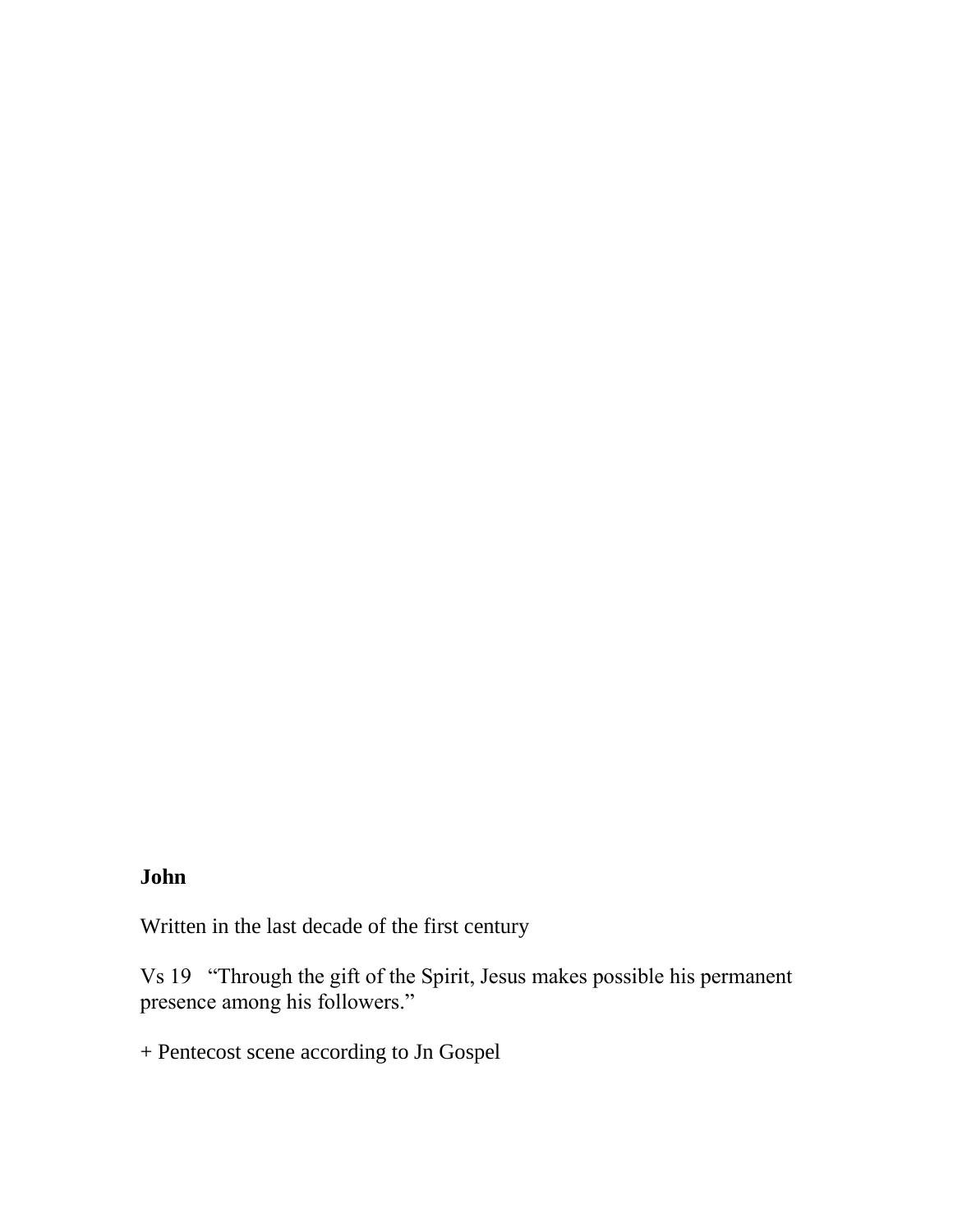+ gift of peace: "In this eschatological moment, Jesus words are not a wish but a statement of fact."

## Vs 22 "breath of God"—reminiscent of Gn

Vs 23 "Exegetically, one can call upon Jn 20:23 for assurance that the power of forgiveness has been granted; but one cannot call upon this text as proof that the way in which a particular community exercises this power is not true to scripture."

"As long as Jesus stood among men, one had to come to faith through the visible. Now, at the end of the Gospel, another attitude becomes possible and necessary. This is the era of the Spirit or the invisible presence of Jesus and the era of signs or appearances is passing away."

"He remains present in the Paraclete/Spirit who is to be with the disciples forever."

## **Acts**

Written 85, "give or take 5 to 10 years"

Luke "a physician, the fellow worker and traveling companion of Paul…Author detectable from contents: "an educated Greek-speaker and skilled writer who knew the Jewish Scriptures in Gk and was not an eyewitness of Jesus' ministry."

+ the resurrection explains why the early church succeeded + "were added" -- "a reverential passive denoting that it was God who added them; it was not the Church that added new members" (Fuller)

## **Rev**

92-96 To the churches in the western sector of Asia Minor (Turkey)

Patmos – due to persecution, exile

On the Lord's Day – "The Sunday context may account for the plausible echoes of Christian liturgy in the heavenly visions of the seer" (Brown).